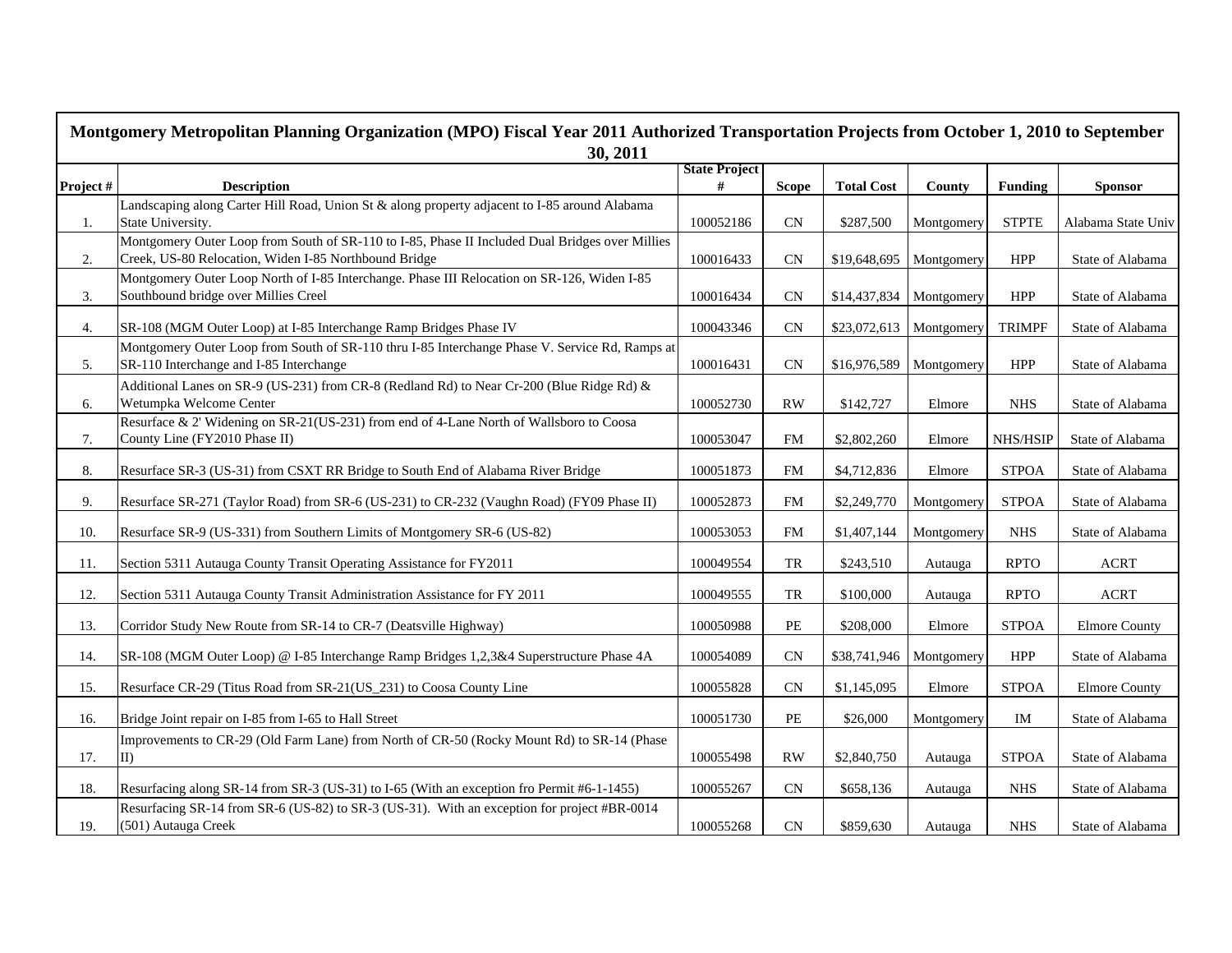|     | Widen and Resurface outside turn lanes to accommodate Three (3) Southbound Travel lanes on SR-                                                                           |           |                                       |             |            |                            |                      |
|-----|--------------------------------------------------------------------------------------------------------------------------------------------------------------------------|-----------|---------------------------------------|-------------|------------|----------------------------|----------------------|
| 20. | 271 (Taylor Road) from CR-137 (Vaughn Road) to intersection of Barnett Rd.<br>SR-8(US-80, Eastern Bypass) Access Management improvements @ intersection of Arbor Station | 100054480 | $\mbox{CN}$                           | \$500,000   | Montgomery | <b>ST</b>                  | State of Alabama     |
| 21. | Road                                                                                                                                                                     | 100054885 | MC                                    | \$75,000    | Montgomery | <b>ST</b>                  | State of Alabama     |
| 22. | Safe Routes to School FY 2008- Construct Sidelwalks along Fairview Rd to Mobile Dr in City of<br>Montgomery (Carver Elementary School)                                   | 100055093 | <b>CN</b>                             | \$128,225   | Montgomery | <b>SRTS</b>                | State of Alabama     |
| 23. | I-85 Pavement Preservation/Preventative Maintenance (Mill &Fill) along with Associated IM and<br>safety requirements from near Hall St underpass to SR-8 (US-80)         | 100055186 | PE                                    | \$156,000   | Montgomery | $\rm IM$                   | State of Alabama     |
| 24. | I-85 Pavement Preservation/Preventative Maintenance from SR-8 (US-80, East Bypass Exit 6) to SR-<br>8 (US-80, Mitylene Exit 11)                                          | 100055189 | $\ensuremath{\mathop{\text{\rm PE}}}$ | \$156,000   | Montgomery | $\mathop{\rm IM}\nolimits$ | State of Alabama     |
| 25. | Interchange Lighting on I-65 @ SR-14 (Exit 181)                                                                                                                          | 100055338 | PE                                    | \$100,000   | Elmore     | $\rm IM$                   | State of Alabama     |
| 26. | Resurface & 2' Safety Widening on SR-14 from SR-143 to West End of Calloway Creek Bridge                                                                                 | 100055564 | <b>FM</b>                             | \$1,159,473 | Elmore     | <b>STPAA</b>               | State of Alabama     |
| 27. | Resurface & 2' Safety Widening on SR-271 from Pavement Joint near Barnett Road to End of State<br>Maintenance near entrance to AUM                                       | 100055713 | FM                                    | \$1,385,557 | Montgomery | <b>STPAA</b>               | State of Alabama     |
| 28. | Bridge Replacement on CR-33 (Narrow Lane Road) at Hannon Slough (Bin# 003250)                                                                                            | 100055806 | PE                                    | \$275,000   | Montgomery | <b>STPOA</b>               | State of Alabama     |
| 29. | Expand Apron; including Drainage, grading and Paving - Prattville - FAA#3-01-0060012-2010                                                                                | 100055812 | AE                                    | \$556,844   | Autauga    | <b>AEROF</b>               | City of Prattville   |
| 30. | Bridge Replacement on CR-39 (Woodley Road) @ Whites Slough & Tributary (BIN #003047 &<br>003048)                                                                         | 100055808 | <b>PE</b>                             | \$234,000   | Montgomery | <b>STPOA</b>               | State of Alabama     |
| 31. | Sidewalk Rehabilitation on the Campus of Alabama State University                                                                                                        | 100055868 | <b>PE</b>                             | \$32,420    | Montgomery | <b>DEMO</b>                | <b>ARRA</b>          |
| 32. | Section 5310 Transit, City of Wetumpka, Capital Vehicle (1MV)                                                                                                            | 100055965 | <b>TR</b>                             | \$46,589    | Elmore     | <b>UMTAC</b>               | City of Wetumpka     |
| 33. | Section 5310 Transit Montgomery County Commission Captial Purchased Transportation                                                                                       | 100055982 | TR                                    | \$37,500    | Montgomery | <b>UMTAC</b>               | Montgomery Co.       |
| 34. | Construct Service Discharge Pond for the North Montgomery Materials Pit for TCE Plume Mitigation<br>of SR-152 (Northern Bypass)                                          | 100056049 | CN                                    | \$300,000   | Montgomery | <b>STMOA</b>               | State of Alabama     |
| 35. | Industrial Access Improvements to CR-236 (Cong. W.L. Dickinson Dr) to benefit Maxwell AFB<br>(Gunter Annex Cyber Command                                                 | 100056069 | CN                                    | \$469,800   | Montgomery | <b>IAR</b>                 | City of Montgomery   |
| 36. | Resurface CR-153 (Coosada Parkway) from CR-2 (Al. River Pkwy) to CR-23 (Coosada Rd)                                                                                      | 100055825 | CN                                    | \$793,329   | Elmore     | <b>STPOA</b>               | <b>Elmore County</b> |
| 37. | Resurface CR-23 (Coosada Rd) from SR-143 (Main St) to Blackwell Drive                                                                                                    | 100055826 | CN                                    | \$704,412   | Elmore     | <b>STPOA</b>               | <b>Elmore County</b> |
| 38. | Resurface CR-236 (Cong. Dickinson Dr) from CSX Railroad to 0.23 Mile South of SR-9 (US-231,<br>Northern Blvd)                                                            | 100056091 | PE                                    | \$250,000   | Montgomery | <b>STPOA</b>               | City of Montgomery   |
| 40. | Add Lanes on SR-14 from Calloway to junction of SR-212                                                                                                                   | 100008917 | CN                                    | \$7,416,895 | Elmore     | $\mathbf{E}\mathbf{B}$     | State of Alabama     |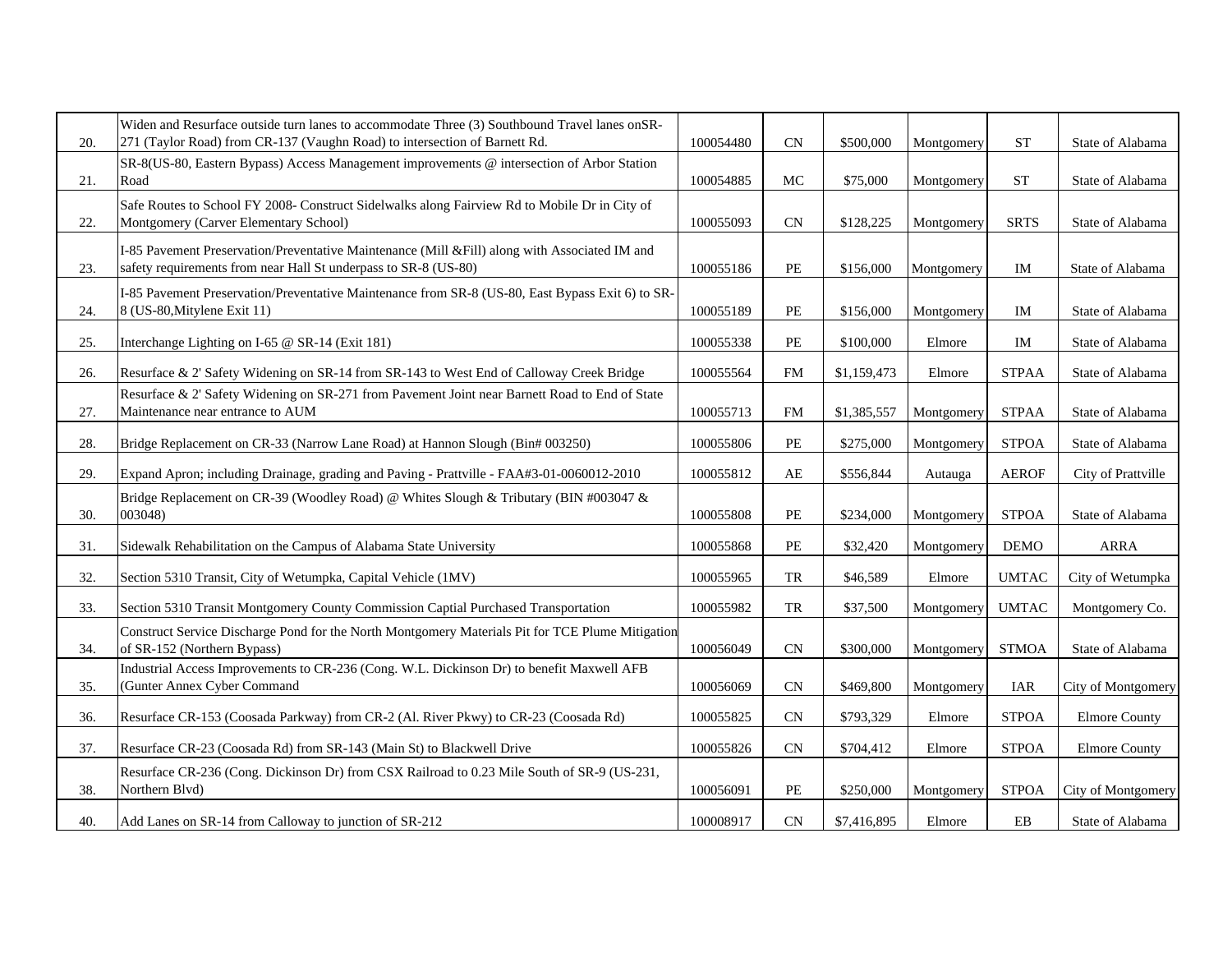| Alabama Inc<br>Traffic Study SR-8 (US-80, Eastern Blvd) at I-85 (Left Turn to I-85 NB)<br>Level, Resurface, and Traffic Stripe, CR-55 (Marion Spillway) from CR-3 (Ingram Road) East 3.62 | 100056070<br>100056202                                                                                                                                                                                                                                                                                                 | CN                     | \$473,500   | Montgomery | IAR          | State of Alabama     |
|-------------------------------------------------------------------------------------------------------------------------------------------------------------------------------------------|------------------------------------------------------------------------------------------------------------------------------------------------------------------------------------------------------------------------------------------------------------------------------------------------------------------------|------------------------|-------------|------------|--------------|----------------------|
|                                                                                                                                                                                           |                                                                                                                                                                                                                                                                                                                        | PE                     | \$30,000    | Montgomery | ${\rm ST}$   | State of Alabama     |
| Miles to CR-23                                                                                                                                                                            | 100056240                                                                                                                                                                                                                                                                                                              | CN                     | \$556,796   | Elmore     | <b>ST</b>    | State of Alabama     |
| Pike Rds                                                                                                                                                                                  | 100050659                                                                                                                                                                                                                                                                                                              | <b>CN</b>              | \$800,873   | Montgomery | <b>STPTE</b> | Town of Pike Road    |
| Inersection Improvements on SR-6 (US-82, South Blvd) at Various Locations (Upgrades)                                                                                                      | 100056145                                                                                                                                                                                                                                                                                                              | $MC$                   | \$350,000   | Montgomery | ${\cal ST}$  | State of Alabama     |
| Intersection Improvements on SR-14 at Various Location in Millbrook                                                                                                                       | 100056146                                                                                                                                                                                                                                                                                                              | <b>MC</b>              | \$175,000   | Elmore     | ${\cal ST}$  | State of Alabama     |
| Intersection Improvements on SR-9 (US-231, Eastern Bypass) in Montgomery                                                                                                                  | 100056165                                                                                                                                                                                                                                                                                                              | MC                     | \$250,000   | Montgomery | ${\rm ST}$   | State of Alabama     |
| Resurface SR-21 (US-231) from end of 4-Lane @ Wallsboro to 0.5 Mile North of CR-667                                                                                                       | 100055830                                                                                                                                                                                                                                                                                                              | MC                     | \$1,401,475 | Elmore     | ${\cal ST}$  | State of Alabama     |
| Airport Rules and Regs; Minimum Standards; Airport Standard Lease Modificatiosn - Wetumpka<br>201108A-0411-1-A                                                                            | 100057210                                                                                                                                                                                                                                                                                                              | AE                     | \$7,848     | Elmore     | <b>AEROS</b> | State of Alabama     |
| Feasibility Study Wetumpka 2011                                                                                                                                                           | 100056470                                                                                                                                                                                                                                                                                                              | $\mathbf{A}\mathbf{E}$ | \$147,042   | Elmore     | <b>AEROS</b> | State of Alabama     |
| Debris Removal on CR-40, CR-57 and CR_59 FHWA Disaster Number AL 11-1 DDIR LAUT-1                                                                                                         | 100057330                                                                                                                                                                                                                                                                                                              | CN                     | \$16,389    | Elmore     | $\rm ER$     | State of Alabama     |
| Resurface and Safety widening on SR-14 from .25 miles west of CR-3 (near end of 4-lane) to the west<br>end of Mortar Creek Bridge                                                         | 100055895                                                                                                                                                                                                                                                                                                              | <b>FM</b>              | \$1,632,733 | Elmore     | <b>STPAA</b> | State of Alabama     |
| Sign upgrade on Various County Roads ECP26-02-11                                                                                                                                          | 100057211                                                                                                                                                                                                                                                                                                              | CN                     | \$20,400    | Elmore     | <b>HSIP</b>  | State of Alabama     |
| Resurface SR-21 (US-231) from SR-9 to end of 4-lane north of Wallsboro (FY 2010 Phase 1)                                                                                                  | 100052888                                                                                                                                                                                                                                                                                                              | $MC$                   | \$1,909,844 | Elmore     | ${\cal ST}$  | State of Alabama     |
| Mark Runway and Taxiway; Install Awos (Design) - Prattville 2011 - 3-01-0060-013-2011                                                                                                     | 100057637                                                                                                                                                                                                                                                                                                              | $\mathbf{A}\mathbf{E}$ | \$84,892    | Autauga    | <b>AERO</b>  | State of Alabama     |
| Resurface CR-8 (Redland Road) from CR-4 (Rifle Range Road) to CR-116 (Marshell Road)                                                                                                      | 100054295                                                                                                                                                                                                                                                                                                              | CN                     | \$185,788   | Elmore     | <b>STPOA</b> | <b>Elmore County</b> |
| Level and Traffic Stripe CR-8 (Redland Road) from CR-116 (Marshell Rd) to CR-73                                                                                                           | 100056621                                                                                                                                                                                                                                                                                                              | CN                     | \$967,772   | Elmore     | <b>STPOA</b> | <b>Elmore County</b> |
| I-65 Pavement Preservation/Preventative maintenance along with the associated IM & Safety<br>requirements from North End Bridge Crescent Lake to Autauga County Line                      | 100054914                                                                                                                                                                                                                                                                                                              | CN                     | \$9,032,266 | Mont./Auta | $\rm IM$     | State of Alabama     |
| Industrial Access improvements on CR-236 (Cong. W.L Dickinson Drive) at Maxwell AFB (Gunter<br>Annex) to benefit Gunter AFB Cyber Command                                                 | 100056602                                                                                                                                                                                                                                                                                                              | PE                     | \$60,000    | Montgomery | <b>STPOA</b> | State of Alabama     |
|                                                                                                                                                                                           |                                                                                                                                                                                                                                                                                                                        |                        |             |            |              |                      |
|                                                                                                                                                                                           |                                                                                                                                                                                                                                                                                                                        |                        |             |            |              |                      |
|                                                                                                                                                                                           |                                                                                                                                                                                                                                                                                                                        |                        |             |            |              |                      |
|                                                                                                                                                                                           | Pike Rd Multi-purpose natural trail in the Town of Pike Road. Located on Meriwether, Pike and Old<br>Total Project Cost of Authorized Projects in Montgomery Study Area FY 2011 = \$163,440,697<br>Autauga County Authorized/Obilgated Amount = \$9,858,895<br>Elmore County Authorized/Obligated Amount= \$26,252,703 |                        |             |            |              |                      |